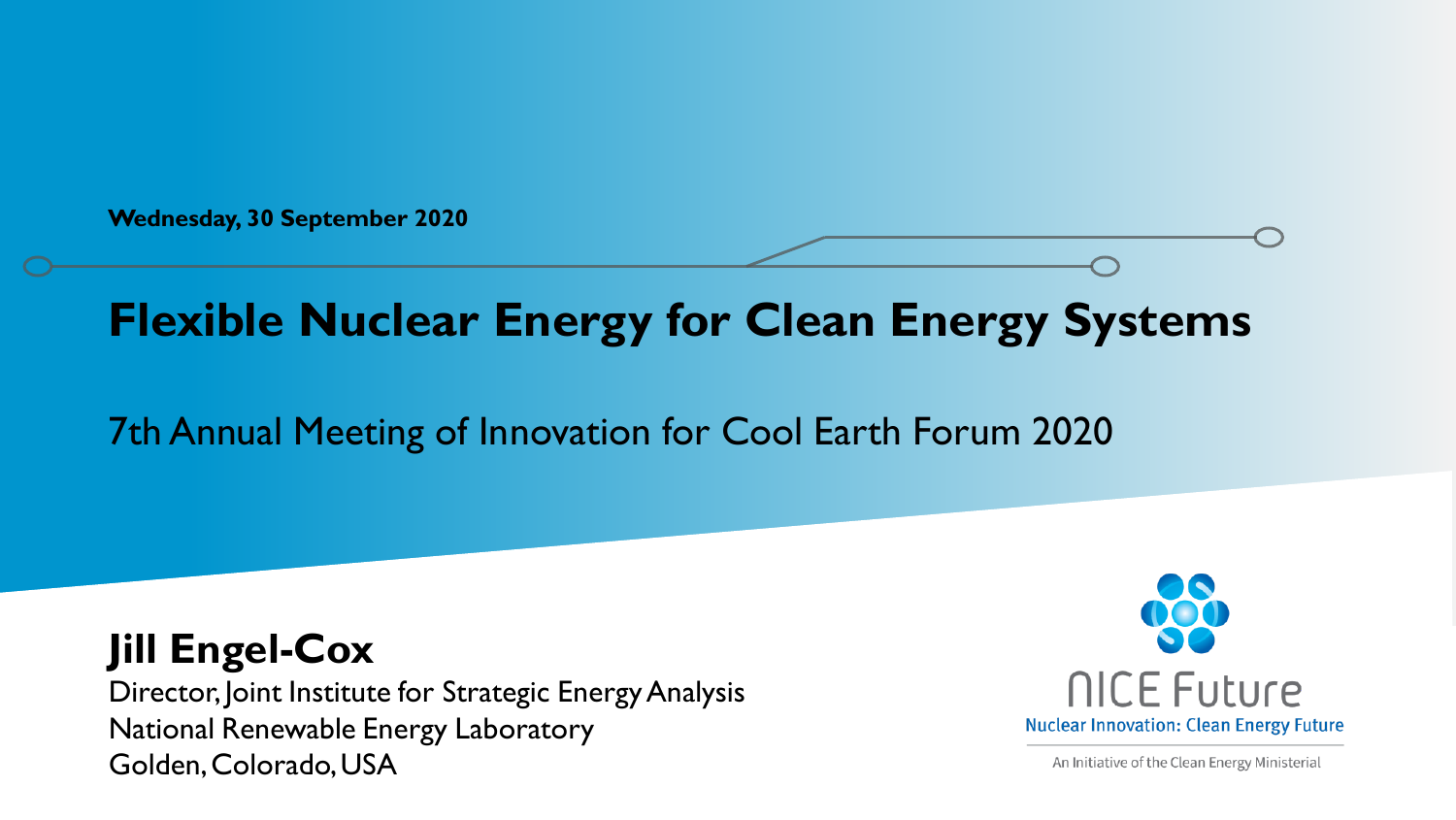## Renewable-nuclear hybrid energy solutions





Source: Ruth, Mark, et al, 2016. The Economic Potential of Two Nuclear-Renewable Hybrid Energy Systems, NREL/TP-6A50- 66073.<https://www.nrel.gov/docs/fy16osti/66073.pdf>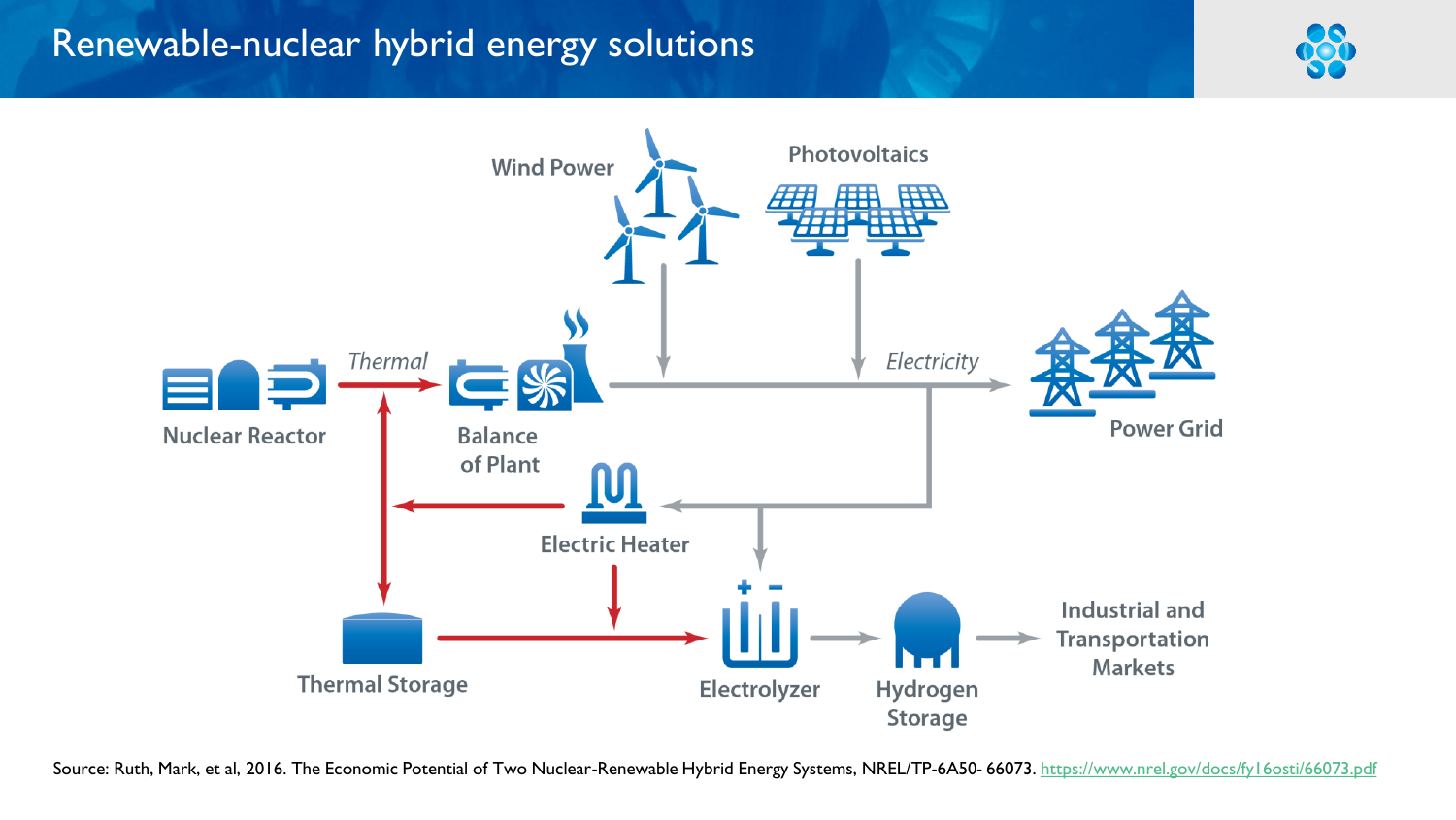## International Efforts for Clean Energy—Nuclear Innovation: Clean Energy Future (NICE Future), an initiative of the Clean Energy Ministerial



The NICE Future initiative explores the potential for nuclear energy uses, innovations, and greater systems integration to accelerate progress toward clean energy goals. The initiative recognizes there is no one-size-fitsall solution to energy and fosters collaboration among clean energy supporters in exploring diverse solutions.







## **Focus Areas**

Exploring innovative applications for advanced nuclear systems both electric and non-electric.

**—** Pooling experience on economics, including valuation, markets structure, and ability to finance.

**—** Engaging policy makers and stakeholders regarding energy choices for the future. **—**

Communicating nuclear energy's role in clean integrated energy systems and developing the nuclear workforce of the future.

## **External Partners**

International Energy Agency OECD Nuclear Energy Agency International Atomic Energy Agency International Framework for Nuclear Energy Cooperation Generation IV International Forum ClearPath Third Way Energy for Humanity Energy Options Network Women in Nuclear Global International Youth Nuclear Congress Nuclear Industry Council Nuclear Energy Institute World Nuclear Association American Nuclear Society Electricité de France

**nice-future.org**.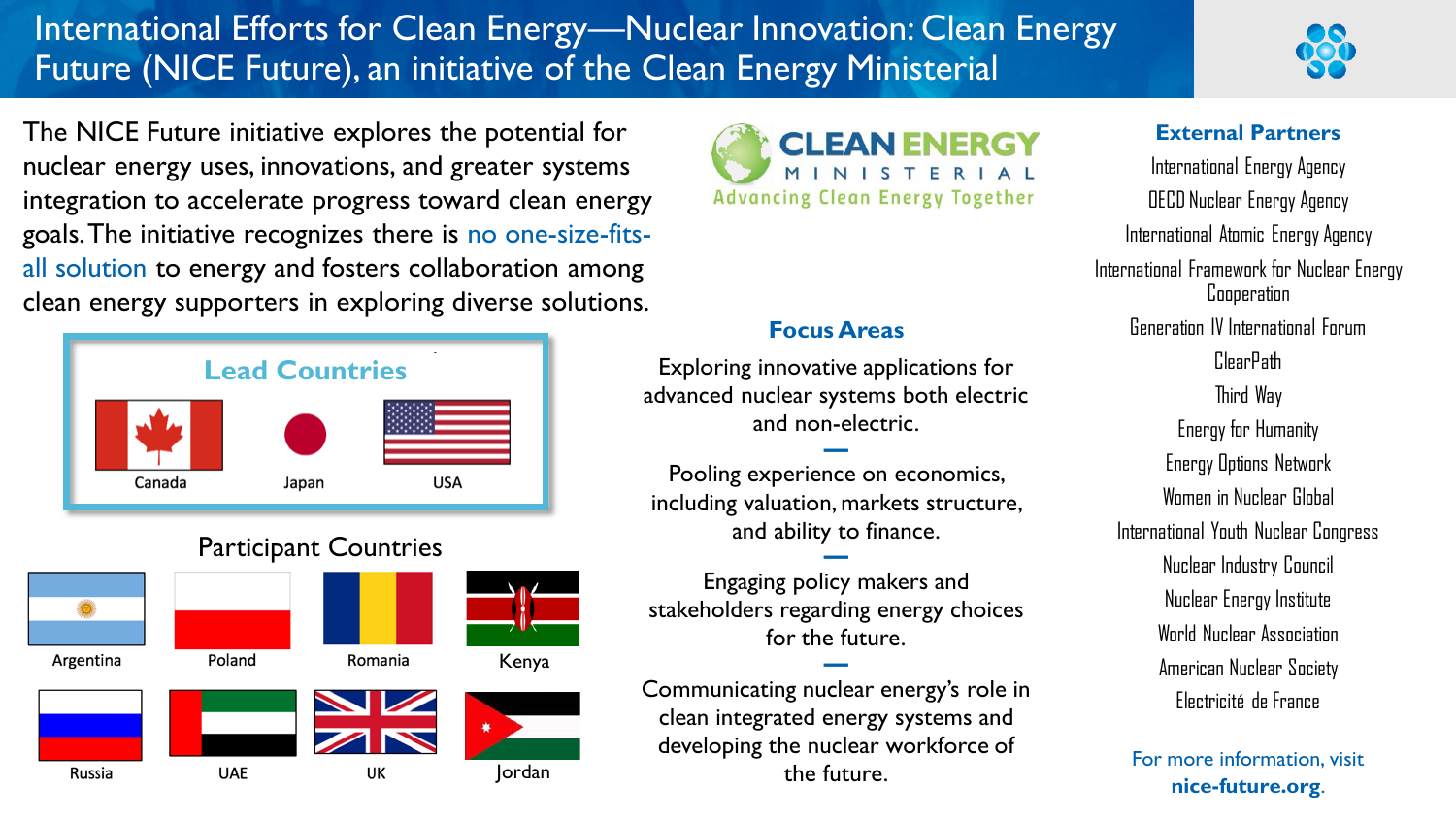# Flexible Nuclear Energy for Clean Energy Systems Campaign





#### Flexible Nuclear Energy for Clean **Energy Systems**

A product of the Flexible Nuclear Campaign for Nuclear-Renewables Integration (FNC), a campaign of the Nuclear Innovation: Clean Energy Future (NICE Future) initiative under the Clean Energy Ministerial (CEM), coordinated by the National Renewable Energy Laboratory (NREL) in its capacity as the NICE Future operating agent.



**Technical Report** NREL/TP-6A50-77088 September 2020 Contract No. DE-AC36-08GO28308

## **EXIBLE NUCLEAR CAMPAIGN** FOR NUCLEAR-RENEWABLES INTEGRATION

### THE CLEAN ENERGY MINISTERIAL

- The purpose of the NICE Future initiative and Flexible Nuclear Campaign is to pool international experience with continued advancements in nuclear technologies and share this experience with the broader CEM community.
- The Flexible Nuclear Campaign is an exploration of the potential for nuclear to fit into an energy system to create a clean-energy future that will sustain the planet and allow its citizens to thrive.
- Development of a technical report engaged experts from nine ministries, five multi-governmental organizations, and 14 other organizations.



• Full report available at

<https://www.nice-future.org/flexible-nuclear-energy-clean-energy-systems>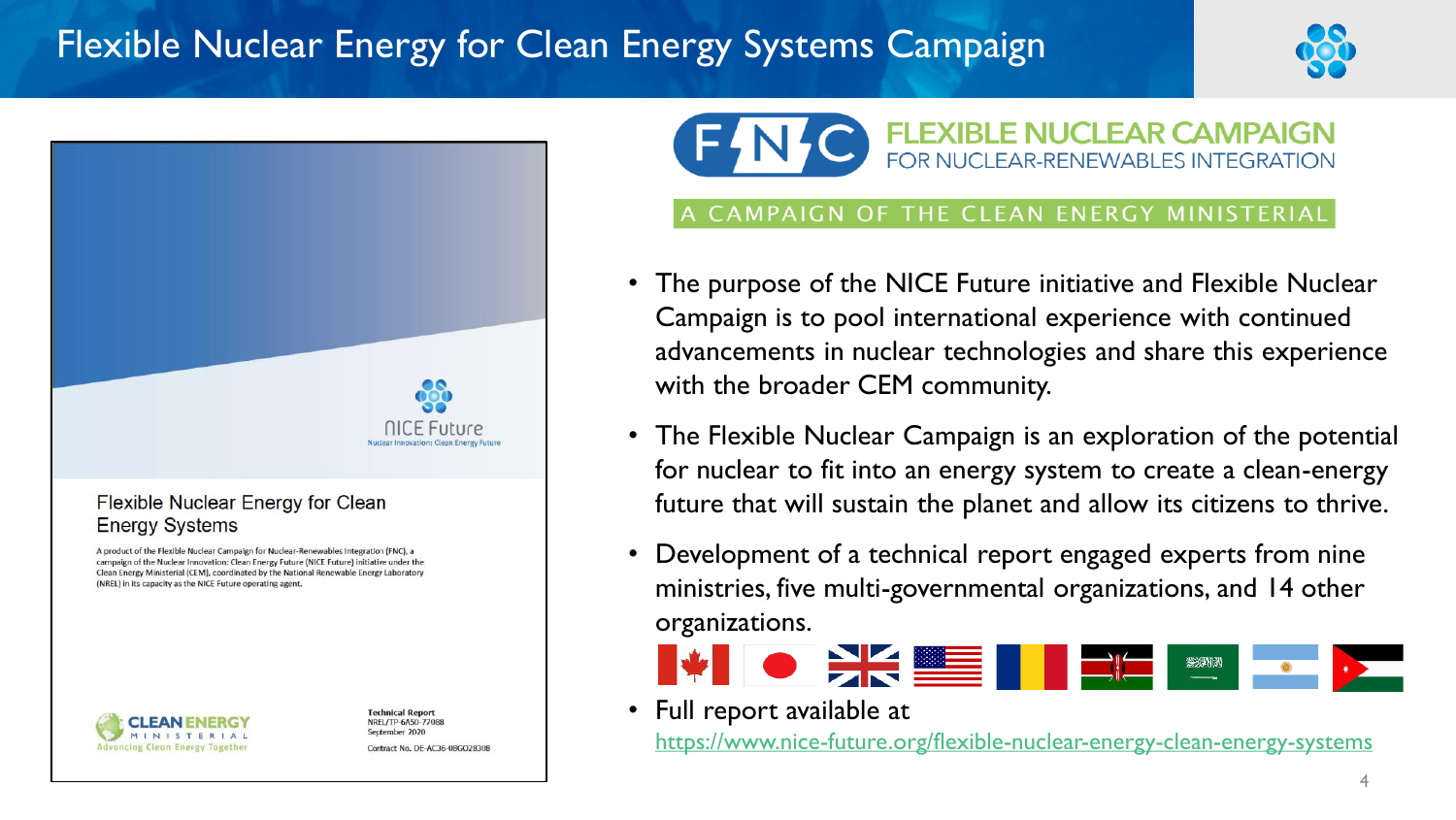# Contributions from a diverse set of authors and advisors



- Natural Resources Canada
- UK Dept for Business, Energy and Industrial Strategy
- US DOE and Dept of State
- Agency for Natural Resources and Energy, Ministry of Economy, Trade and Industry of Japan
- ClearPath
- Energy for Humanity
- Canadian Nuclear Association
- Canadian Nuclear Laboratories
- Japan Atomic Energy Agency
- lapan Atomic Industrial Forum
- Kenya Nuclear Power & Energy Agency
- UK Nuclear Industry Association
- UK Nuclear Innovation and Research **Office**

We are excited about the innovative systems that are being explored to power our future. By harnessing nuclear energy innovation through closer global co-operation, the world will be cleaner, healthier, and more prosperous.

Dr Rita Baranwal **Assistant Secretary for Nuclear Energy** U.S. Department of Energy (DOE)

**Mollie Johnson Assistant Deputy Minister Low Carbon Energy Sector** Natural Resources Canada (NRCan) Deputy Commissioner for International Affairs Agency for Natural Resources and Energy (ANRE) Ministry of Economy, Trade and Industry (METI), Japan

**Stephen Speed Director for Civil Nuclear** UK Department for Business, Energy and Industrial Strategy (BEIS)

- Gen IV International Forum
- International Atomic Energy Agency
- International Energy Agency
- **OECD Nuclear Energy Agency**
- World Nuclear Association
- Electricite de France
- Exelon Generation
- Nuclear Energy Institute
- **Idaho National Laboratory**
- Massachusetts Institute of Technology
- National Renewable Energy Laboratory
- Tokyo Institute of Technology
- American Nuclear Society
- International Framework for Nuclear Energy Cooperation
- International Framework for Nuclear Energy Cooperation
- **LucidCatalyst**
- U.S. Nuclear Industry Council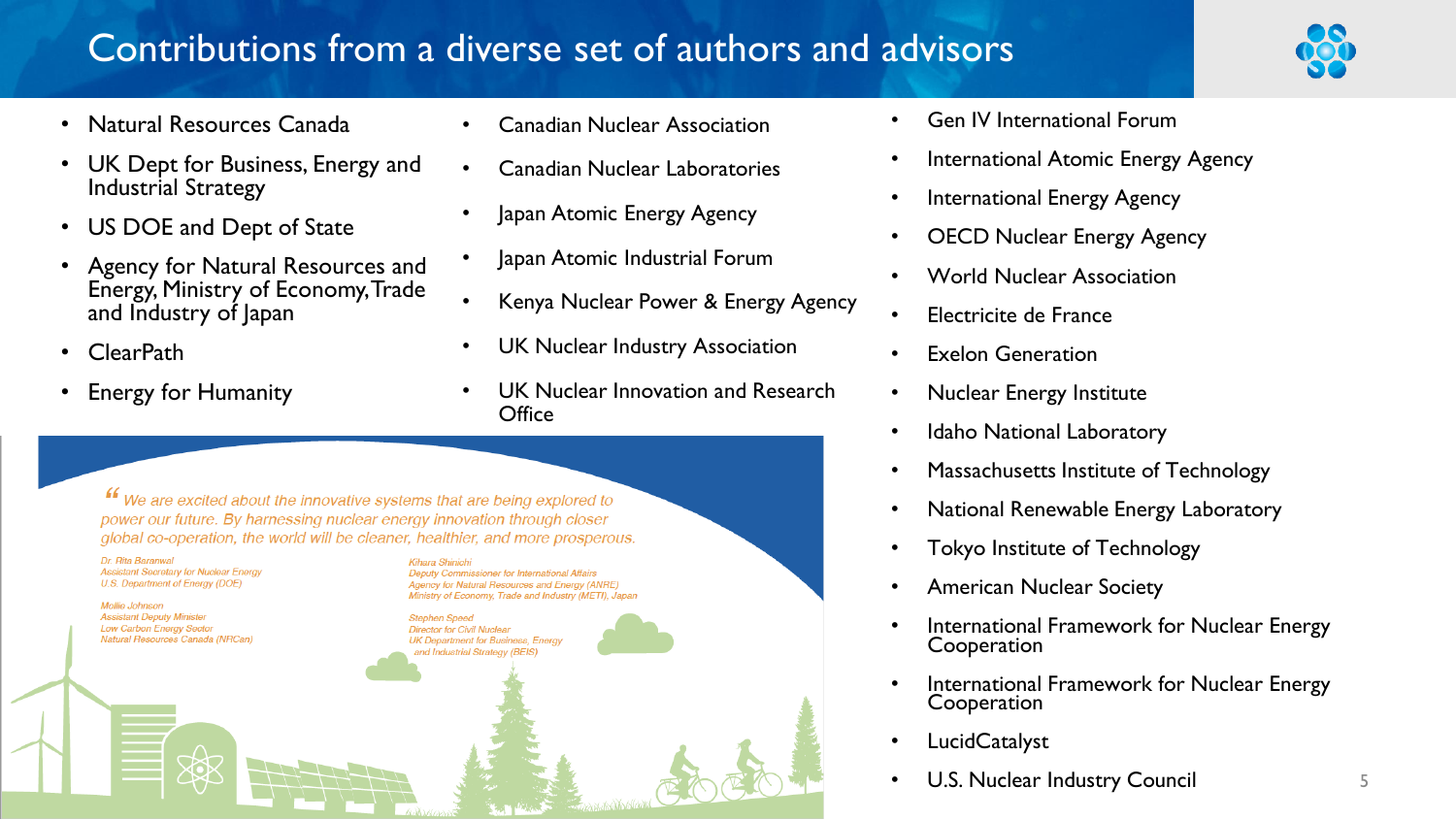# Key Findings: Flexible Nuclear Energy for Clean Energy Systems



• Flexibility: *"The ability of nuclear energy generation to economically provide energy services at the time and location they are needed by end-users. These energy services can include both electric and non-electric applications utilizing both traditional and advanced nuclear power plants and integrated systems."*



- *Product* **flexibility:** Innovation can increase the flexibility of existing nuclear reactors to produce both clean electricity and beneficial non-electric products.
- *Deployment* **flexibility:** Advanced reactors will present even more opportunities for flexibility in nuclear systems at various scales.

## *Nuclear flexibility can enable other clean energy generators.*

<https://www.nice-future.org/flexible-nuclear-energy-clean-energy-systems>



### AMPAIGN OF THE CLEAN ENERGY MINISTERIAL



THE **FLEXIBILITY** OF NUCLEAR

energy.gov/ne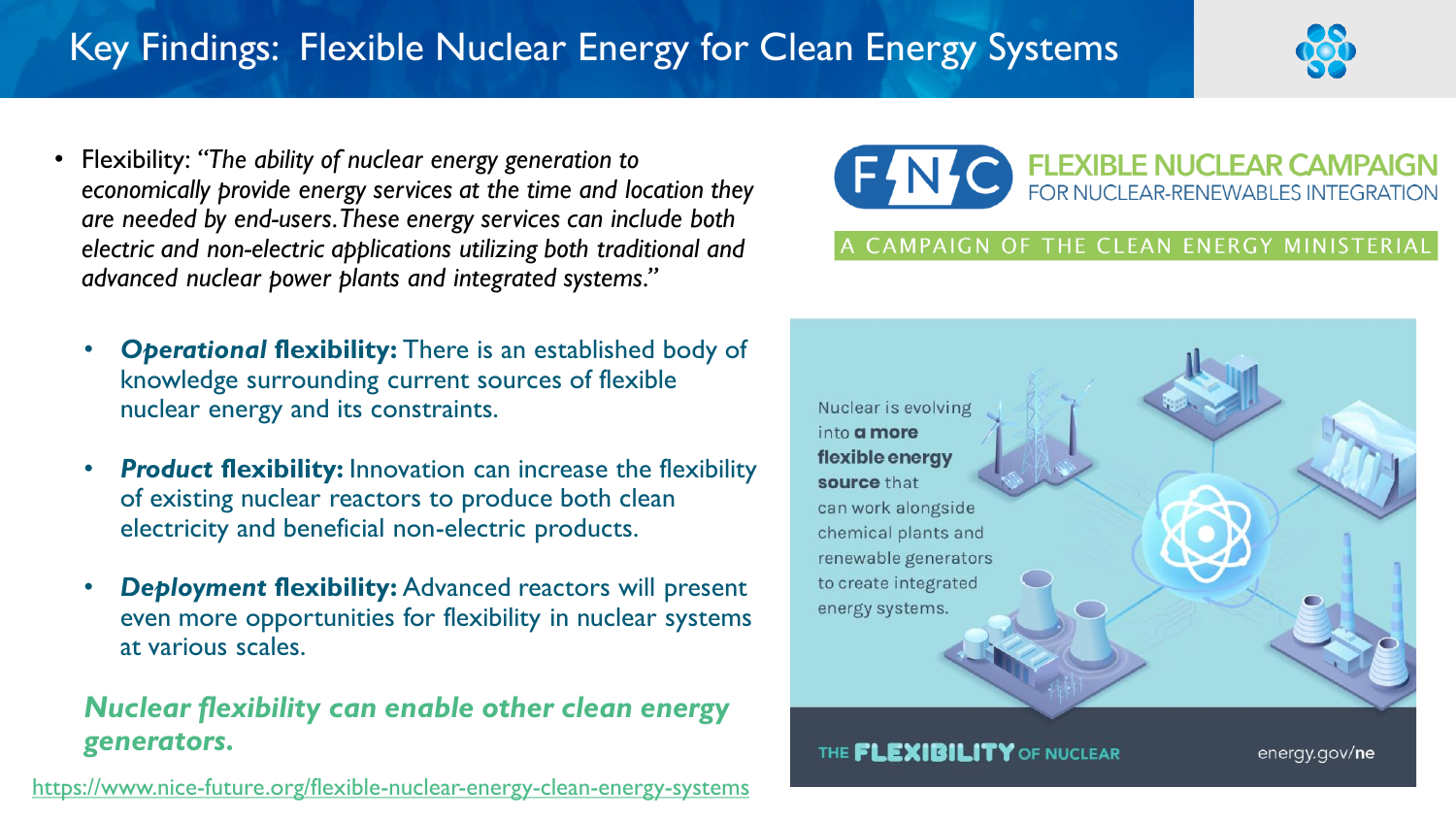## Reimagining Nuclear-Renewable Systems with Innovation

Process heat

nuclear-

renewables

drinking water





Nuclear waste reduction

Images courtesy of GAIN and Third Way, inspired by the *Nuclear Energy Reimagined* concept led by INL.. Learn more at [thirdway.org/blog/nuclear-reimagined](https://www.thirdway.org/blog/nuclear-reimagined)

electricity grids

production and

energy storage

designs

(SMRs/Gen IV)